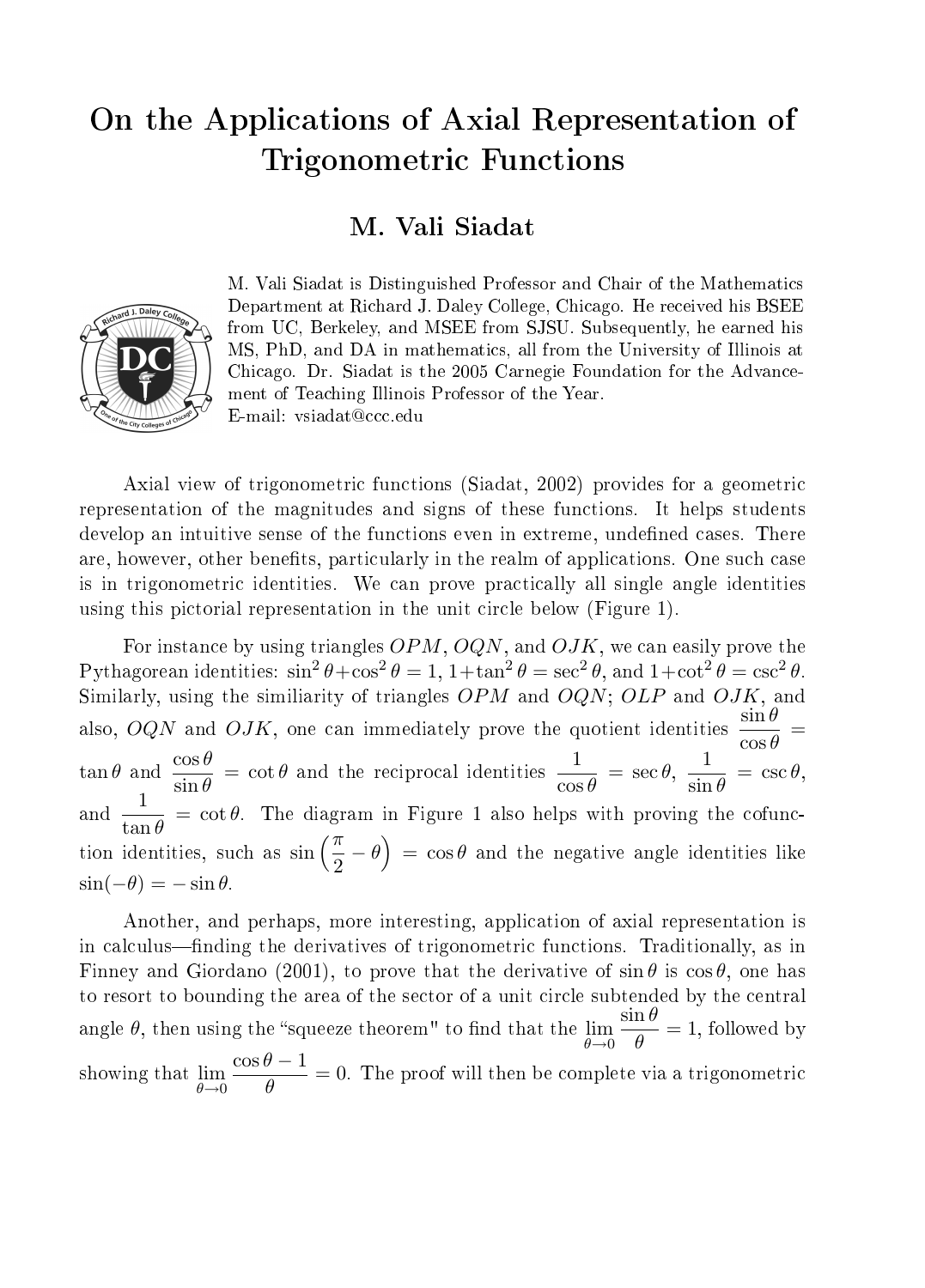

Figure 1

sum identity. We will show an intuitive alternative approach which is based on our axial model.

Consider Figure 2 which displays the central angle  $\theta$ , extended by an increment  $\eta$  radians in a unit circle centered at O, where AD and CE are parallel to the vertical axis and  $BC$  is parallel to the horizontal axis. Also,  $s$  is the length of the arc facing  $\eta$ . As  $\eta$  becomes small, so does the arc length s, making, in the limit, the chord AC, essentially, a tangent to the circle at the point  $C$ . This makes  $AC$  perpendicular to the radius OC. As a result, triangles OCE and ABC become similar triangles and AB AC  $=\frac{\overline{OE}}{\overline{OS}}$ OC  $=\frac{\overline{OE}}{2}$  $\frac{r}{r} = OE$ . Now,  $(\sin \theta)' = \lim_{\eta \to 0}$  $\sin(\theta + \eta) - \sin \theta$ η  $=$  lim  $\frac{\overline{AD} - \overline{CE}}{2}$ 

$$
= \lim_{s \to 0} \frac{s}{\frac{AB}{AC}} = \overline{OE} = \cos \theta
$$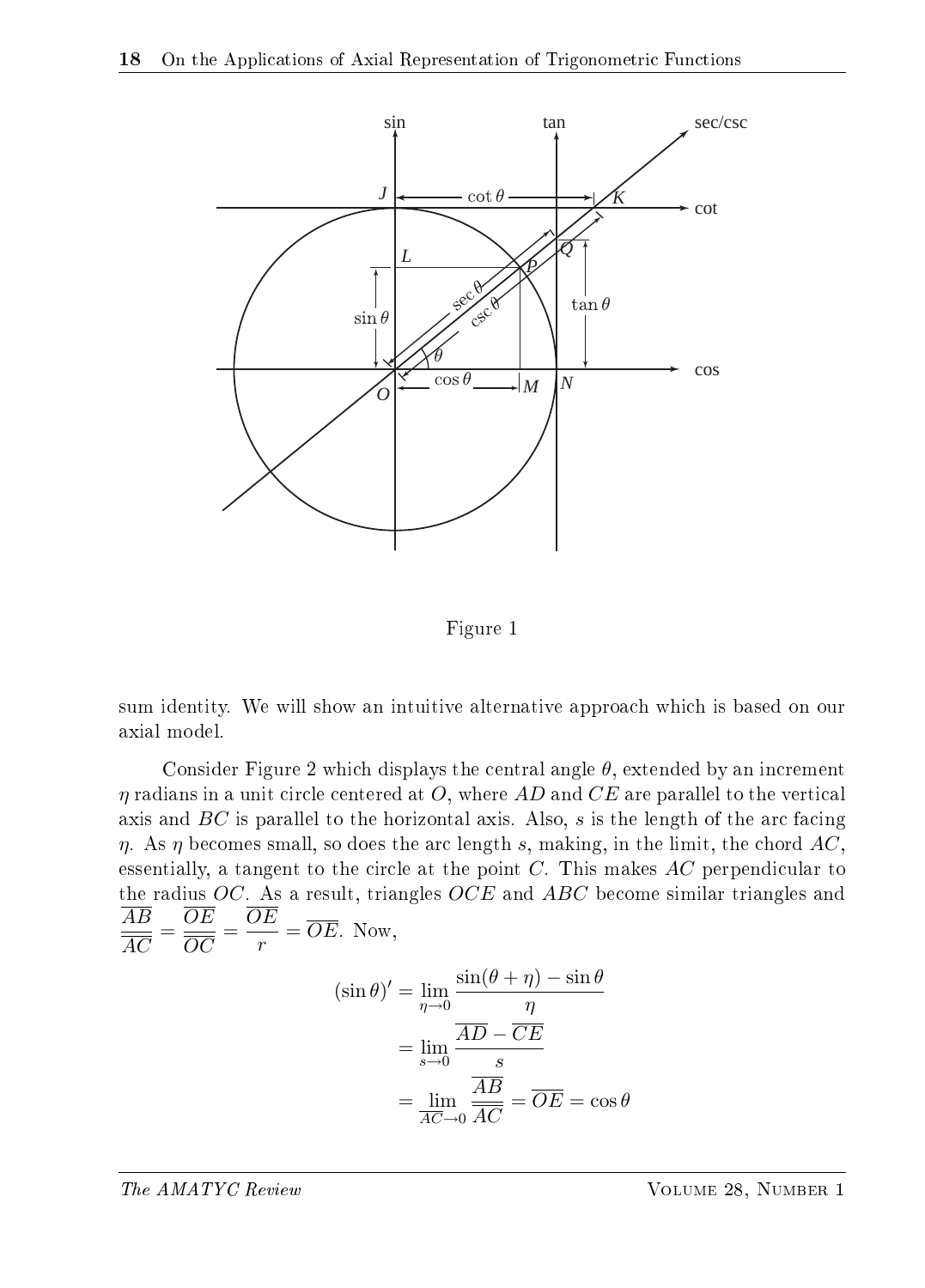

Figure 2

Using a similar argument, we can show that the derivative of  $\cos \theta$  is  $-\sin \theta$ . Again as  $\eta$  gets small, so does s making, in the limit, the chord AC tangent to the circle at  $C$ . Consequently, triangles  $OCE$  and  $ABC$  become similar and we will have that  $\frac{BC}{\sqrt{BC}}$ AC  $=\frac{CE}{\sqrt{2}}$ OC  $=\frac{CE}{E}$  $\frac{dE}{dr} = CE.$ 

Hence,

$$
(\cos \theta)' = \lim_{\eta \to 0} \frac{\cos(\theta + \eta) - \cos \theta}{\eta}
$$

$$
= \lim_{s \to 0} \frac{\overline{OD} - \overline{OE}}{s}
$$

$$
= -\lim_{\overline{AC} \to 0} \frac{\overline{BC}}{\overline{AC}} = -\overline{CE} = -\sin \theta
$$

For  $\theta$  in the third quadrant we can use the extension of the same diagram to obtain identical results.

For  $\theta$  in the second and the fourth quadrants, we use a slight modification to our schematic (see Figure 3).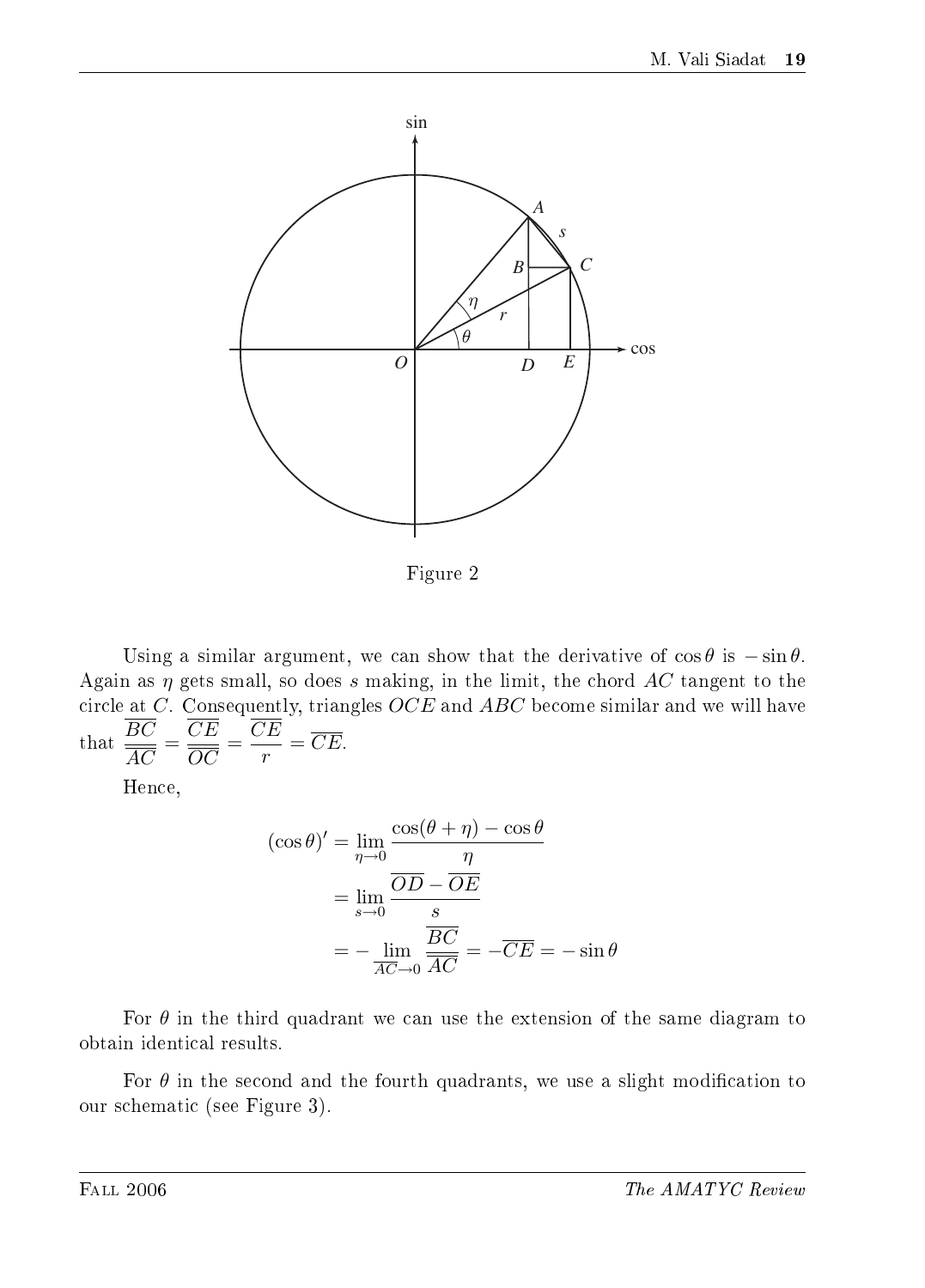

Figure 3

Here, as before,  $AD$  and  $CE$  are parallel to the vertical axis, but now  $AB$  is parallel to the horizontal axis.

Also, s is the length of the arc facing  $\eta$ . Again, as  $\eta$  becomes small, so does the arc length s, making, in the limit, the chord AC a tangent to the circle at the point C. This makes  $AC$  perpendicular to the radius  $OC$ . As a result, triangles  $OCE$  and ABC become similar triangles and  $\frac{BC}{\sqrt{BC}}$ AC  $=\frac{OE}{20}$ OC  $=\frac{OE}{\sqrt{2}}$  $\frac{E}{r} = OE.$ 

Hence,

$$
(\sin \theta)' = \lim_{\eta \to 0} \frac{\sin(\theta + \eta) - \sin \theta}{\eta}
$$

$$
= \lim_{s \to 0} \frac{\overline{AD} - \overline{CE}}{s}
$$

$$
= -\lim_{\overline{AC} \to 0} \frac{\overline{BC}}{\overline{AC}} = -\overline{OE} = \cos \theta
$$

Finally, by the similarity of triangles OCE and ABC,  $\frac{AB}{4\pi}$ AC  $=\frac{CE}{\sqrt{2}}$ OC  $=\frac{CE}{E}$  $\frac{1}{r}$  =  $\overline{CE}$ . Thus,